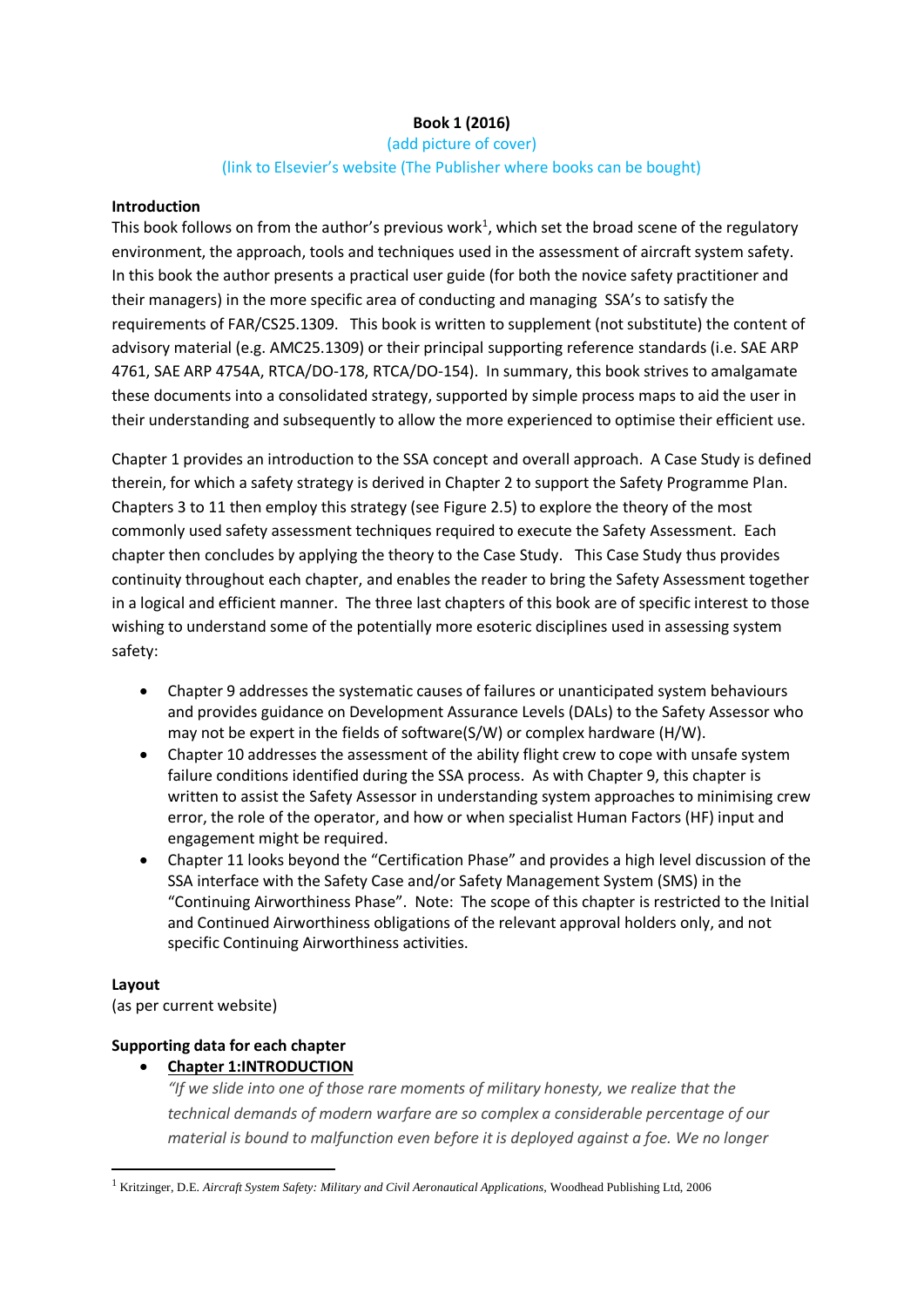*waste manpower by carrying the flag into battle. Instead we need battalions of electronic engineers to keep the terrible machinery grinding."- [Ernest K. Gann, The Black Watch](http://www.quotationspage.com/quote/5104.html)*

#### Synopses

When certifying a new (or modified) system, designers conduct a thorough assessment of potential failures to show that there is an inverse relationship between the probability of occurrence and the severity of consequence inherent in its effect [AMC25.1309]. The designers also consider whether the design is such that it can lead unnecessarily to errors (during manufacture, maintenance or operation) or whether the system is vulnerable to foreseeable variations in the operating environment. The vehicle to report this assessment is commonly known as the System Safety Assessment and it needs to consider ransom failure of system components as well as systematic errors which might be introduced during the development process.

 Chapter 2: SAFETY ASSESSMENT STRATEGY (WITH GOAL STRUCTURING NOTATION) *"Strategy is a style of thinking, a conscious and deliberate process, an intensive implementation system, the science of insuring future success" - [P. Johnson](http://www.quotationspage.com/quote/9741.html=mgm&C=motivate&C=classic&C=coles&C=poorc&C=lindsly)*

#### Synopses

Many traditionally compiled Safety Assessments/Cases are inadequately planned resulting in a report which is disjointed, often poorly expressed, and generally not easily understood by the developer and any stakeholders who have to subsequently read or use it. Many readers of a comprehensive report are often overwhelmed by the bulk of effort, but left with a lingering feeling of "what has been missed?" Goal Structuring Notation (GSN) provides a useful tool to plan and scope a safety assessment strategy.

In this chapter we define a simple process model of the GSN process and then apply this to define a safety assessment strategy for the case study defined in Chapter 1. This strategy is then executed in each of the remaining chapters of this book.

# Chapter 3: FUNCTIONAL HAZARD ANALSYSES

*"Our will is a function regulated by reflection; hence it is dependent on the quality of that reflection." - author unknown*

## Synopses

Every system has a function to achieve. When that function goes wrong (or is absent), then it may have a negative effect on aircraft safety. The Functional Hazard Analysis does two things: Before the system architecture is defined, the FHA systematically explores each function failure mode in the required solution. Upon finally defining the system architecture the FHA is updated to prove the functional integrity of the system under consideration.

In this chapter we define a simple process model of the FHA process and then apply this model to the case study defined in Chapter 1.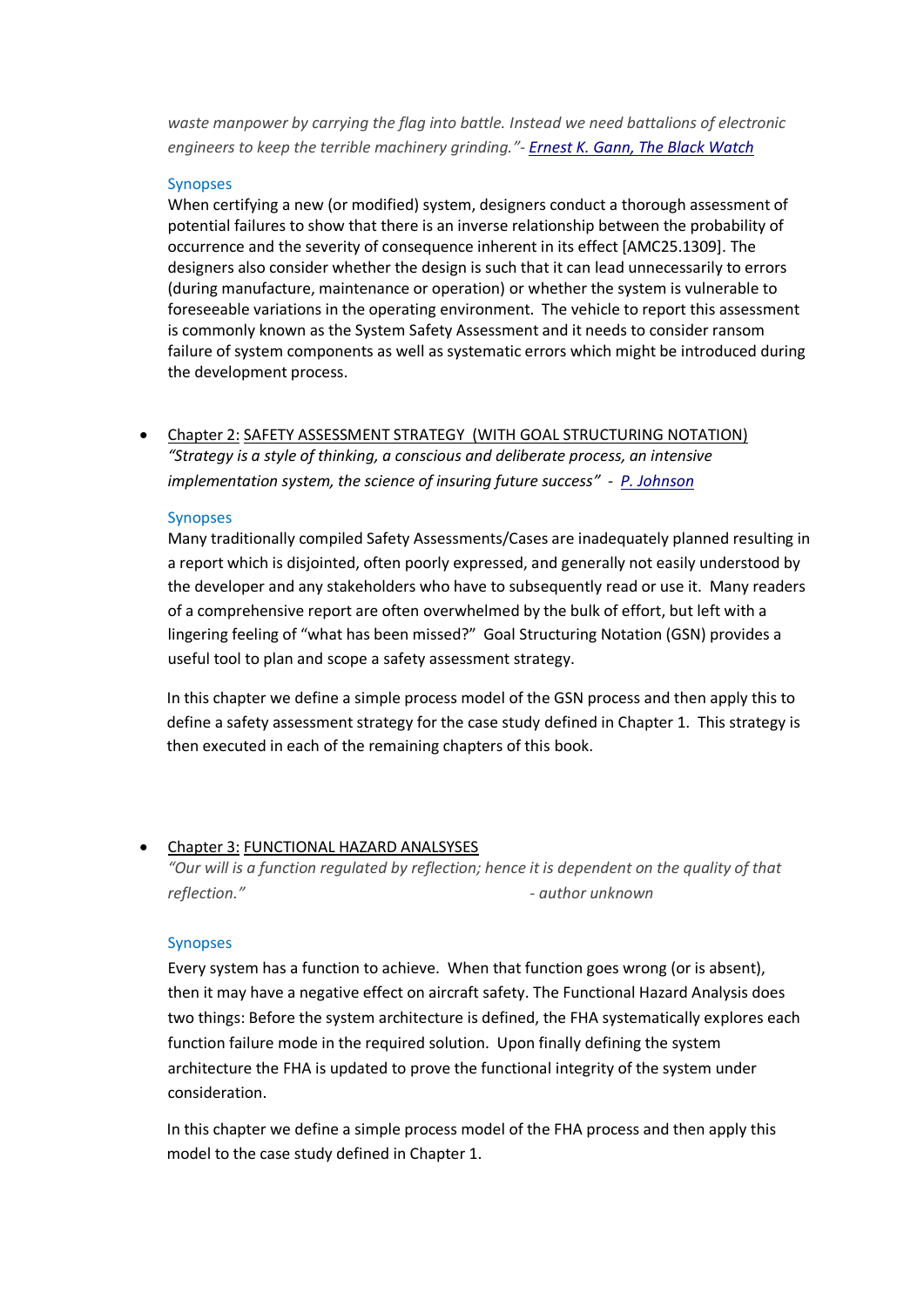## • Chapter 4: FAULT TREE ANALYSIS

*"The greatest of faults, I should say, is to be conscious of none*

*- Thomas Carlyle (1795 – 1881*

#### Synopses

Any sufficiently complex system is subject to failure as a result of one or more subsystems failing. The aim of the FTA is to use deductive logic to understand all the underlying causes of a particular failure so that the likelihood of failure can be reduced through improved system design.

In this chapter we define a simple process model of the FTA process and then apply this model to the case study defined in Chapter 1.

## • Chapter 5: FAILURE MODE & EFFECTS ANALYSIS

*"Failure is the rule rather than the exception, and every failure contains information - Steve Wozniak (Apple co-founder)*

#### Synopses

An FMEA is a systematic "bottom-up" method of (a) Identifying single failure modes and failure probabilities of a system, item, function, or piece-part (i.e. smallest individual part or component); (b) Determining the effects of this failure mode on the next higher level of the design (if available to the assessor, i.e. an LRU supplier will not know how much redundancy the system integrator is going to build into his system); and (c) Classifying failure modes according to the worst case severity of the end effect

In this chapter we define a simple process model of the FMEA process and then apply this model to the case study defined in Chapter 1.

## • Chapter 6: COMMON MODE ANALASIS

*"A common mistake that people make when trying to design something completely foolproof is to underestimate the ingenuity of complete fools". - Douglas Adams (1952-2001)*

#### Synopses

The acceptance of a qualitative or quantitative failure probability declaration is often based on the assumption that failures are independent. Although most critical systems employ redundancy techniques, it will be found on examination that many of them have a single cause" that could cause multiple failures. In most cases this single element is readily obvious, but this is not always the case. The Common Mode Analysis (CMA) purposefully looks for common cause failure in the system architecture (e.g. threats to full redundancy) as well as how that architecture is to be installed, operated and maintained.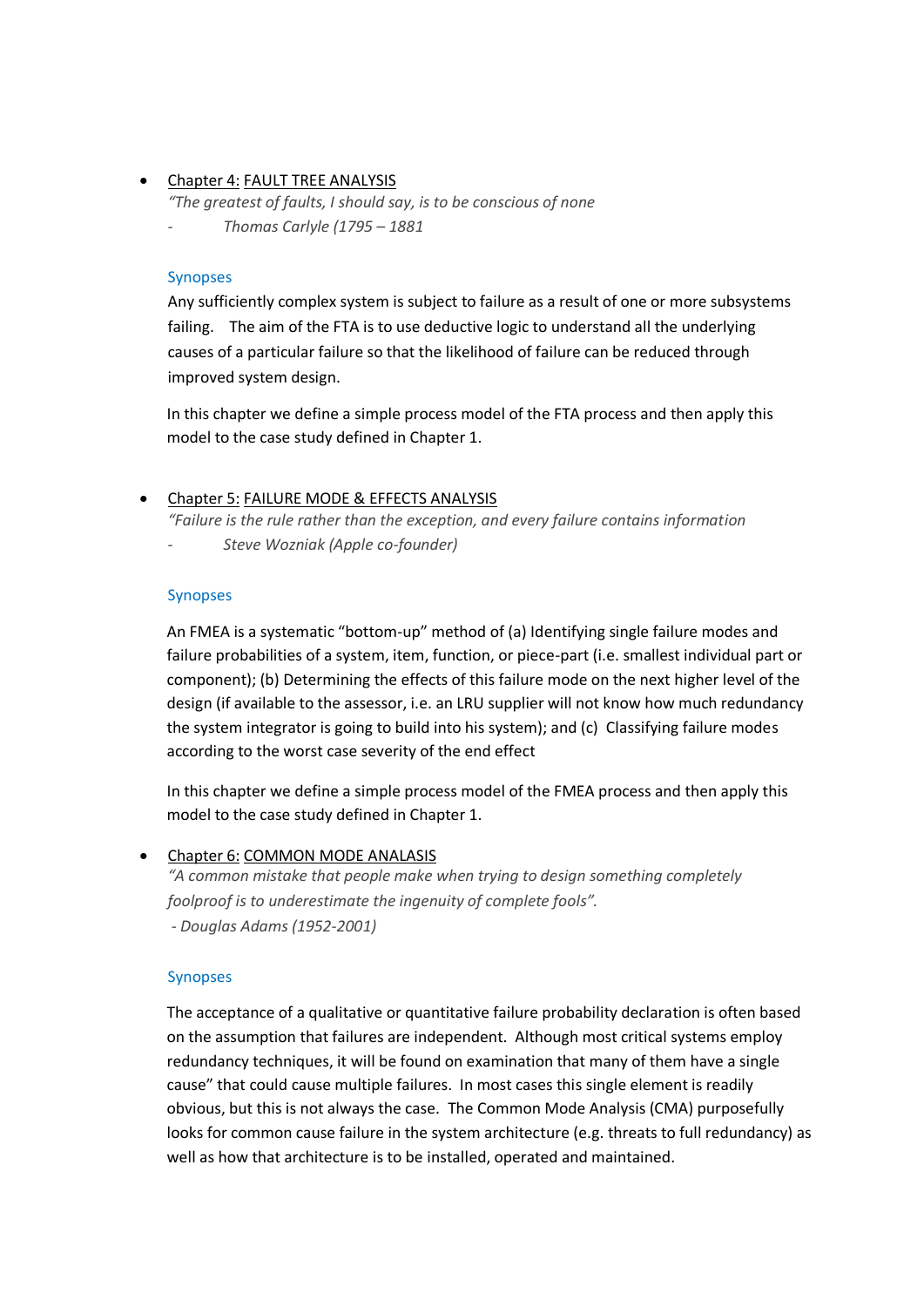In this chapter we define a simple process model of the CMA process and then apply this model to the case study defined in Chapter 1.

Chapter 7: PARTICULAR RISK ANALYSIS

*"There is no reason to fly through a thunderstorm in peacetime"* 

*- Sign over squadron ops desk, Davis-Monthan AFB, AZ, 1970*

## Synopses

A Safety Analysis on a system cannot be complete without considering the robustness of that system to external events which that system will reasonably be exposed to. The PRA considers any events outside the immediate boundaries of the system which could cause system failures and impact aircraft airworthiness. Once identified, each particular event is subject to a specific study to examine and document its effect on the system and the aircraft.

In this chapter we define a simple process model of the PRA process and then apply this model to the case study defined in Chapter 1.

## Chapter 8: ZONAL SAFETY ANALYSIS

*"There is no reason to fly through a thunderstorm in peacetime"* 

*- Sign over squadron ops desk, Davis-Monthan AFB, AZ, 1970*

## Synopses

The physical installation of systems, in terms of the act and the location, could significantly impair the assumed independence between systems, items and components. The Zonal Safety Analysis considers the proximity aspects of individual systems/items and the potential for mutual influence between several systems/items installed in close proximity. It ensures that independence in physical location can either be assured or, if not possible, deemed acceptable by incorporation into the probability declaration.

In this chapter we define a simple process model of the ZSA process and then apply this model to the case study defined in Chapter 1.

# Chapter9: DEVELOPMENT ASSURANCE

*""A program which does not work is undoubtedly wrong; but a program which does work is not necessarily right." - Michael A. Jackson [Principles of Program Design, Academic Press, 1975]*

## Synopses

Development Assurance is a methodology which provides confidence in the behaviours and properties of a system (or item). It is based on setting objectives and configuration control requirements for the life-cycle evidence (product and process). It also provides a process for establishing that the evidence satisfies the applicable objectives. The aim of this chapter is to describe the purpose and role of Development Assurance, and outline the general approach to satisfying the allocated FDAL or IDAL..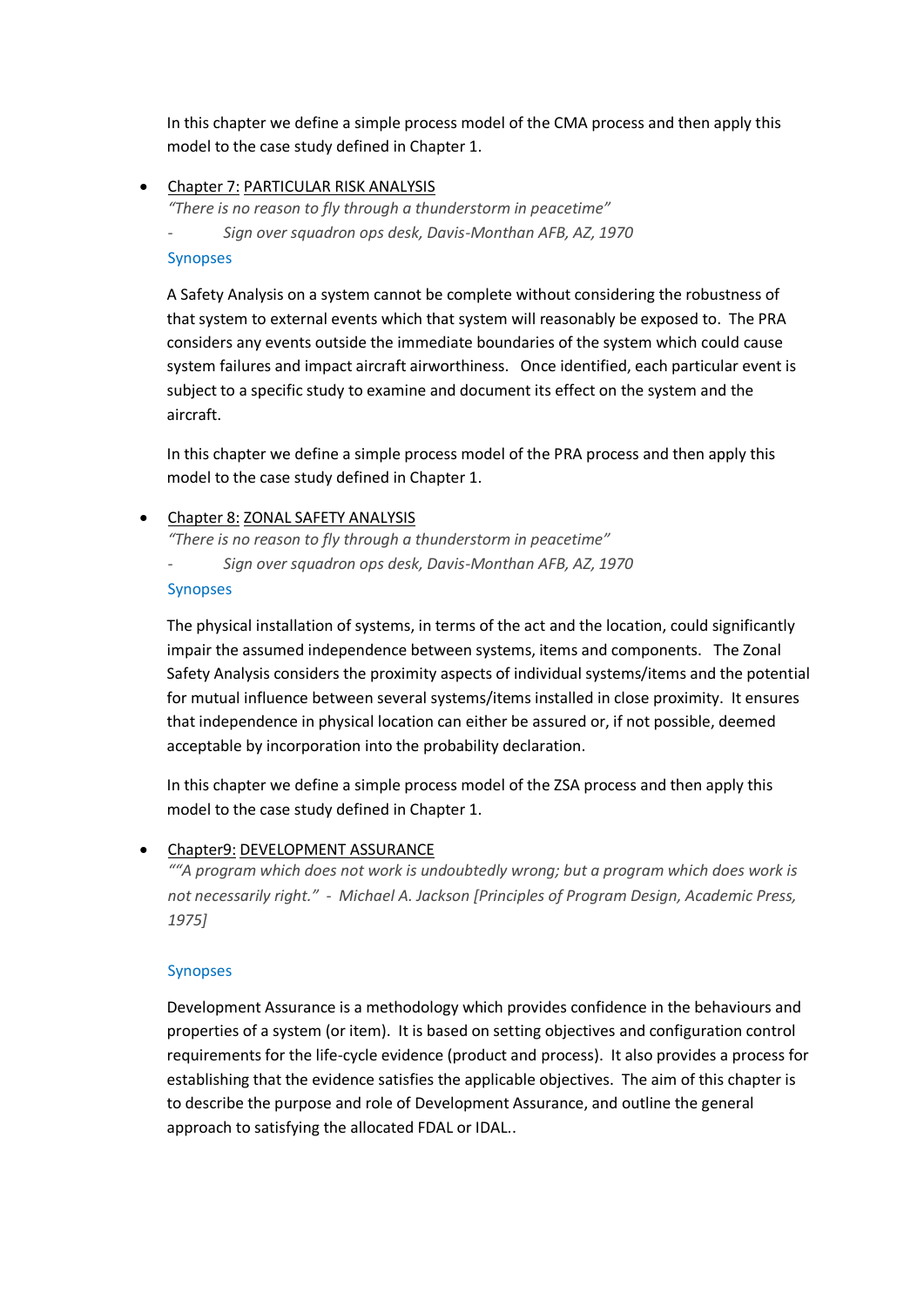In this chapter we define a simple process model of how to apply and integrate the DAL logic of SAE ARP4754A, RTCA/Do-160C and RTCA/DO-254. We then apply this logic to the case study defined in Chapter 1, and a key enabler is the following spreadsheet:

- TBD link to spreadheet

## Chapter 10: CREW ERRORS IN THE SAFETY ASSESSMENT

*To err is human [Marcus Tullius Cicero,106-43BC] – and pilots, in spite of pretences, are only human*

## Synopses

Human errors continue to dominate as a contributing factor in aircraft accidents. In the design of systems it is thus important that we understand how operator errors (i.e. Incorrect actions or incorrect responses) are made and what can be done to prevent (or reduce the probability) of their occurrence. In this chapter we provide an overview of how errors are made and how their probability and/or impact can be reduced. A simple methodology is then proposed to consider flight crew error as another failure mode in the System Safety Assessment process.

In this chapter we define a simple process model to mitigate crew errors and then apply this model to the case study defined in Chapter 1.

Note that the scope of this chapter:

- o is limited to considering flight crew errors/mistakes only for the purposes of completing a typical CS25.1309 Safety Assessment.
- $\circ$  does not extend to the full remit of Human Factors and excludes proving compliance to CS/FAR25.1302.
- $\circ$  is restricted to unintentional errors only and does not extend to intentional errors or sabotage.
- does not include system resilience provided by the fail safe design philosophy. See Chapter 7 in Kritzinger (2006) for more information on this

# • Chapter 10: CONTINUING SAFETY *"Serendipity should not be ignored" – Confucius .....but neither should vicissitudes*

## Synopses

Safety Assessment activities do not stop post certification. There needs to be a proper interchange of information between the aircraft manufacturer and operators, so that modes of failure and critical failure rates which occur in service can be checked against the predictions, unexpected failure modes or other system vulnerabilities can be assesses and mitigated (via re-design or via Service Bulletin action) and/or alterations can be made to